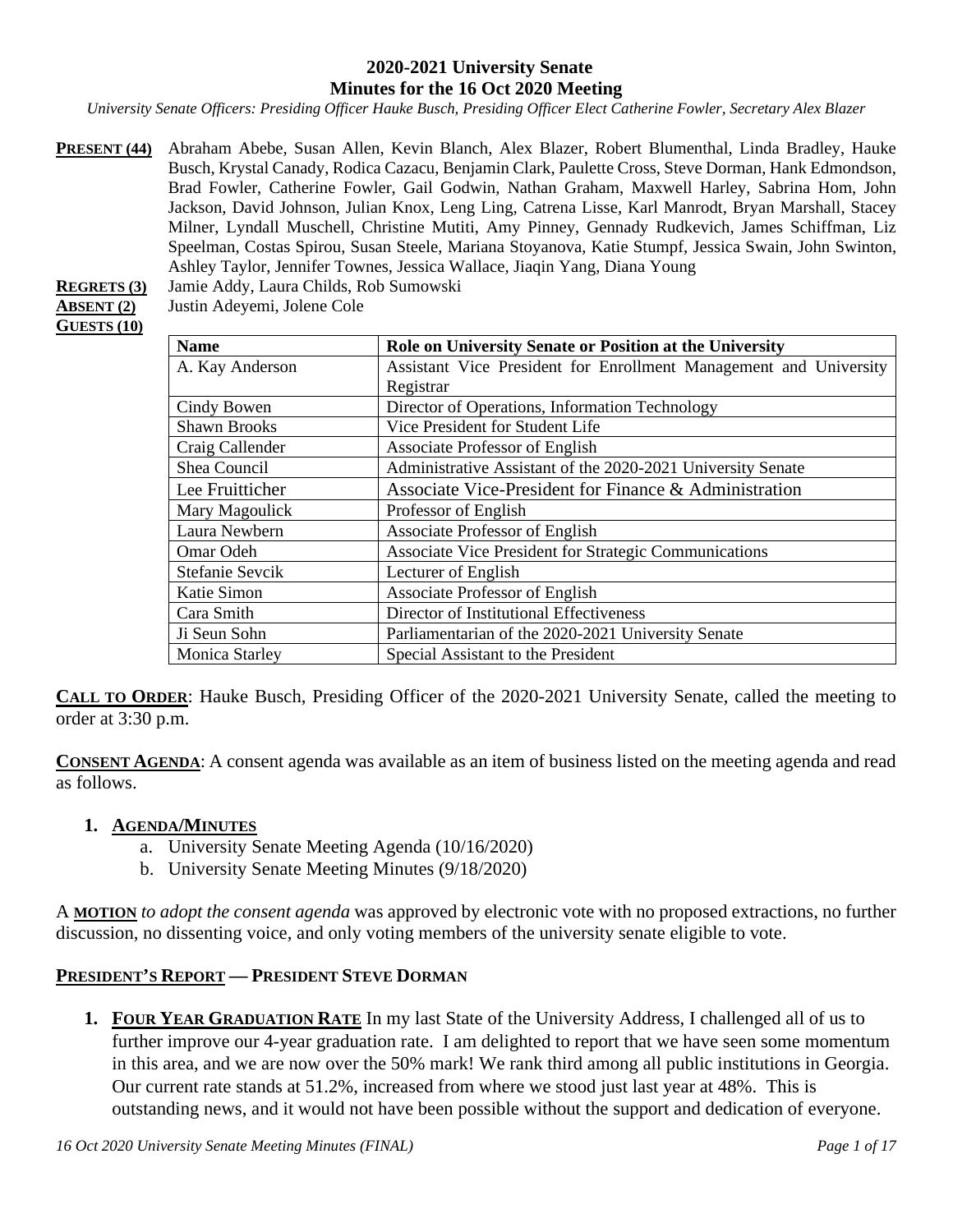GC Journeys and our commitment to student success and ensuring that our students have an outstanding experience here at Georgia College are definitely paying off.

## **2. OPEN ENROLLMENT**

- **a.** USG Open Enrollment will be open to benefit-eligible employees October 21 November 6, 2020. There are very few changes for 2021. Please visit the USG [Benefits](https://www.usg.edu/hr/benefits/2021_benefits/your_2021_benefits_centered_on_you) website for a glimpse at those updates; more info is coming soon!
- **b.** The Benefits Fair will take place VIRTUALLY the week of October 19-23, 2020! [Click](https://usg.vfairs.com/) here to see the schedule of events and how to register. \*\*Registration is required\*\* Once you register, you will receive an email with steps for how to log in and access the information. There will be live presentations from vendors at 10:00 AM and 12:00 PM each day, and you can add reminders to your calendar to hear from any vendor and/or benefit you're interested in. All live presentations will be recorded; so, if these times do not fit with your work schedule, no problem! You can watch them on your own time. Vendors will also be available daily from 10:00 AM-2:00 PM via chat within the Virtual Benefits Fair even if they are not scheduled to give a live presentation. The Virtual Benefits Fair will be open 24/7 from October 19 through October 23, 2020.
- **3. VOLUNTARY SEPARATION PLAN** The Voluntary Separation Program was developed to address the anticipated reductions in state appropriations. The Program maximizes personnel savings by offering retirement-eligible employees financial support to facilitate career transition such as retirement. The Program was entirely voluntary; and 45 employees accepted the Voluntary Separation Plan, generating approximately \$1.1M in future savings (the targeted savings goal was \$1M). Savings are being garnered through organizational restructures within units, rehiring at entry level salaries, and in some cases, elimination of positions. Additional savings are expected as this program evolves, allowing for systemic organizational realignment and streamlining of operations.

#### **4. NON-INSTRUCTIONAL POSITIONS UPDATE**

- **a.** Given the financial uncertainty stemming from the current pandemic, GC approached the FY 2021 original budget development through a very conservative safety-net lens. In FY 2021 Budget Planning, the Executive Cabinet decided to temporarily freeze all non-instructional positions, with very limited exceptions.
- **b.** Approximately 50% of the temporary freeze was needed to balance the FY 2021 budget. We will be able to supplant this temporary budget reduction through our Voluntary Separation Plan (VSP) for FY 2022. As mentioned, we have completed our VSP application process, and it has met our desired financial outcome goal. The remaining 50% of the temporarily frozen positions were established to create a safety-net to support potential institutional shortfalls and/or any additional state reductions. Our fall revenue projections are covered, leading to moving forward with filling our most critical positions which have been subject to our self-imposed freeze at this time. Therefore, some positions have been released for hire; and the Executive Cabinet will discuss the status of the remaining frozen positions once the budget status for spring semester becomes a little clearer.
- **5. UNIVERSITY BUDGET FORUM** The FY 2021 **University Budget Open Forum** will be held virtually on Wednesday, November 4, 2020, from 8:30 a.m. – 12:30 p.m. As a part of our commitment to shared governance and transparent decision making, all campus community members are encouraged to participate. I will provide a budget overview beginning at 8:30 followed by the dean of the College of Arts and Sciences, dean of the College of Business, dean of the College of Education and dean of the College of Health Sciences. Following the deans, the vice presidents will present. This forum is open to the university community and provides an opportunity for understanding the funding needs across the university.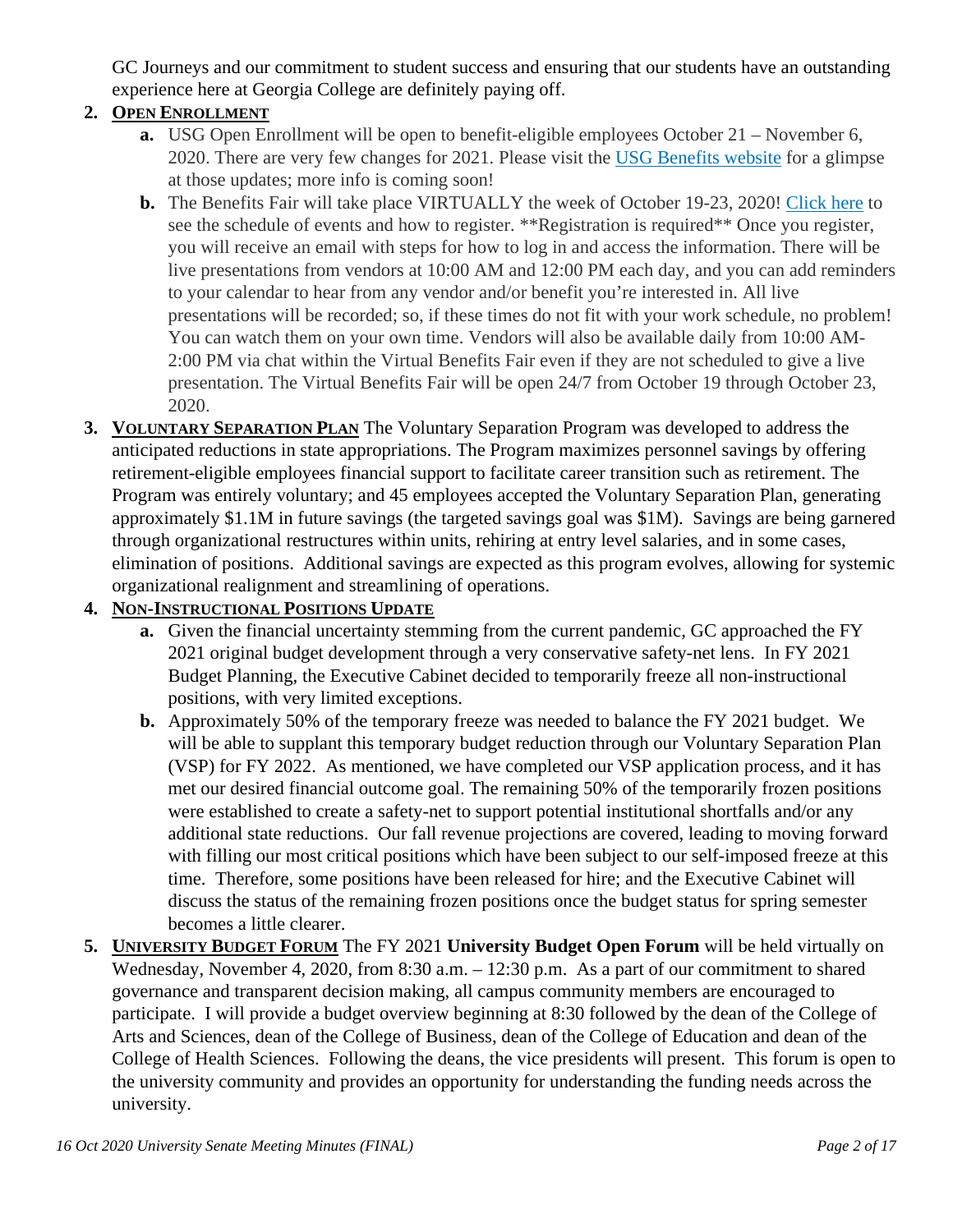**6. STAFF SALARY STUDY** We have submitted the staff salary study to the system office for final review and implementation support. Once approved for implementation, the pay philosophy and paygrade structure will be posted on the Human Resources website. We are hoping to implement the salary study changes in January 2021.

## **7. DECEMBER COMMENCEMENT**

- **a.** After considerable deliberation, we have decided that we will host a virtual commencement ceremony this December. This decision was carefully and thoughtfully made after reviewing the potential health risks, the available facilities, the current status of the global pandemic and recommendations for large gatherings. We do this to ensure the health and safety of our students and their families, particularly at a time leading into the winter holiday season.
- **b.** We will hold a virtual ceremony for all December graduates on **Saturday, December 12**. This program will follow the same format of our traditional ceremony. Students' names will be read while their name and degree information along with a picture of their choosing are displayed on screen. Students will also have the option to upload a short video to be played in place of their walk across the stage. All graduates will be invited to return and participate in an in-person ceremony as soon as circumstances allow us to return to large gatherings. Our graduates always have the option to join us for a later ceremony, and we will ensure that this opportunity is offered to each member of the Georgia College Class of 2020.
- **c.** We encourage campus departments to find ways to highlight students' accomplishments and provide them with the recognition they have earned. This may occur through smaller gatherings; additional virtual celebrations; or special, physically-distanced activities.

#### **8. SPRING 2021 ACADEMIC CALENDAR**

- **a.** The health and safety of Georgia College students, faculty, and staff is of the utmost concern for the university. Out of an abundance of caution and due to continued concerns associated with the COVID-19 global pandemic, Georgia College has amended the spring semester academic calendar. Spring classes will begin Tuesday, January 19, instead of the originally scheduled date of Wednesday, January 6. A Reading Day is scheduled for Monday, March 8. With the extension of the winter break, Spring Break, originally set for March 15-19, has been removed from the calendar. The last day of classes will be May 4. Final exams will be held online between May 5-7. The full revised [academic calendar for in-person instruction is available here](https://www.gcsu.edu/registrar/academic-calendars) and the [final exam schedule here.](https://www.gcsu.edu/registrar/final-exam-schedule)
- **b.** This decision aligns with national trends in higher education as several institutions across the nation have made similar adjustments. These changes are also similar to the adjustments that were made in the prior Fall semester. The goal of these changes is to ensure that face-to-face learning continues while limiting the potential spread of COVID-19 by reducing travel to and from campus. This new calendar has been reviewed and approved by the University System of Georgia and is supported and endorsed by the Georgia College academic administration.

#### **9. TRAFFIC CROSSINGS UPDATE**

- **a.** The West Campus entrance improvements are nearing completion by the Department of Transportation (DOT); the R-Cut is a reduced conflict U-turn like an elongated round-about that will help increase the safety of vehicles entering West Campus Drive. GC will continue to message via FrontPage as well as other venue opportunities for campus.
- **b.** Once the West Campus entrance is completed, DOT will begin work on safety improvements on Hancock Street, currently scheduled during the upcoming holiday break. This project will include a new red-light safety feature at the Hancock and Clarke Street intersection which allows for a four-way stop of traffic to permit pedestrians on all corners to cross at the same time. Another safety system will be placed at the crosswalk on Hancock Street near Ennis Hall to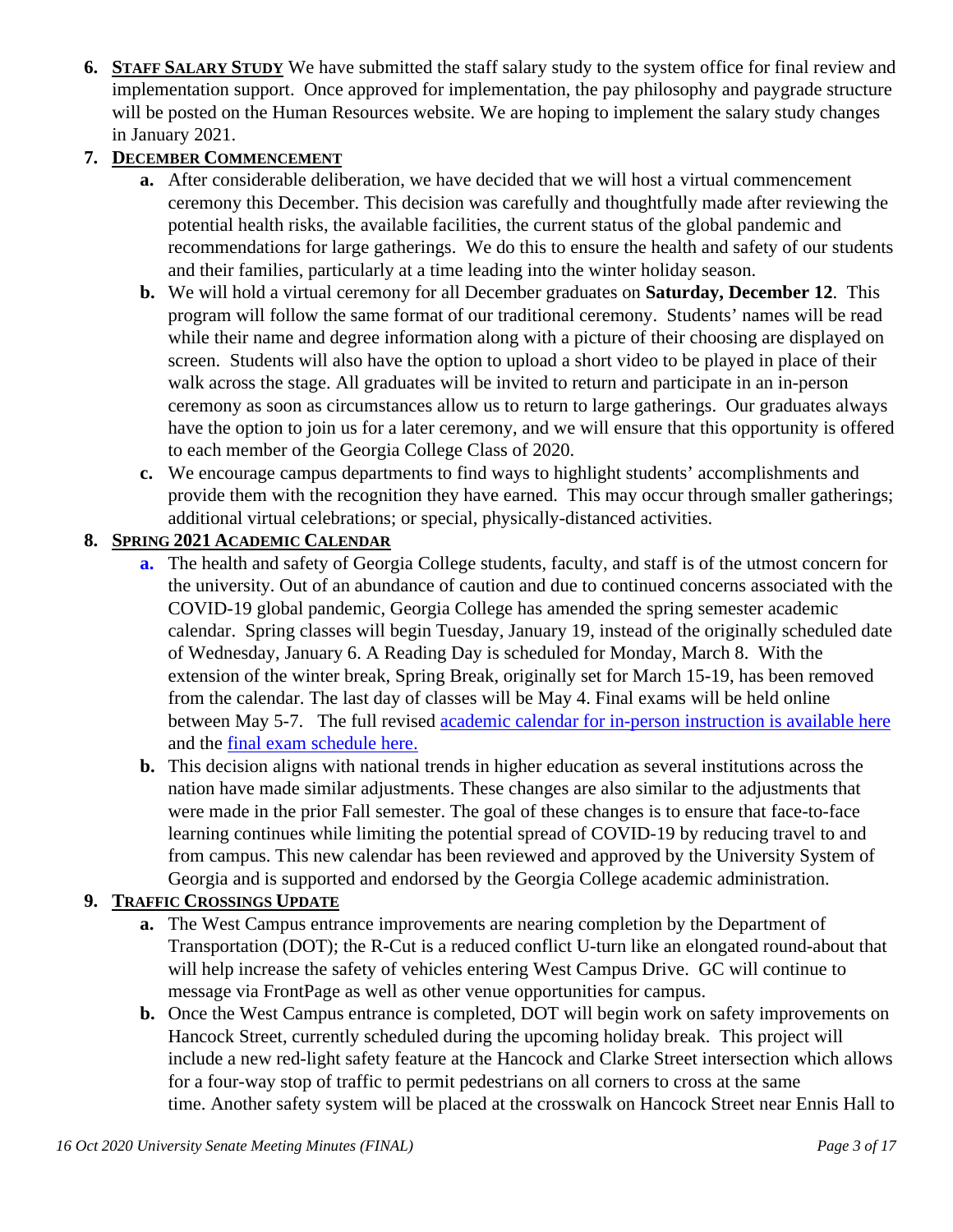work in tandem with the intersection stop. We have been given permission by the GADOT to move forward with addressing safety measures on the state route at Montgomery Street. This project will include an improvement at the crosswalk on Montgomery Street between Beeson and Peabody with a red-light signaling system. GC will fund and have oversight of this project, and the contractor is scheduled to start and finish the project during the holiday break.

**10. UNIVERSITY TRAVEL REQUEST FORM** Georgia College continues to restrict travel for all Faculty and Staff. However, in very limited situations **where travel is essential**, a form is now available in GC Signatures that will require supervisor approval, vice president approval, and presidential approval. The University Travel Request Form can be found in UNIFY on the GC Signatures page OR the Forms page under the Accounting section. This form is mandatory for any essential travel requests. Should you have any questions about this form or process, please contact the Office of the Vice President for Finance and Administration at 478-445-5148 or by emailing [vicepresident.financeadministration@gcsu.edu.](mailto:vicepresident.financeadministration@gcsu.edu)

**11. FLU SHOTS**

- **a.** Student Health Services began administering flu shots on October 1 to students. Last Friday, interim director, Angie Childre, reported they administered 90 vaccinations at their first drop-in clinic on Main Campus and have given over 60 at Student Health Services on West Campus.
- **b.** Human Resources contracted with CVS to offer flu shots to all Georgia College faculty & staff members. CVS was on campus September 25, October 2, and October 15. If there is a need for additional offerings, HR will work with CVS to schedule another on-campus opportunity.
- **12. ETHICS AWARENESS WEEK** Ethics Awareness Week is scheduled for November 9 13, 2020. The purpose of the week is to remind everyone in the university system of our shared ethical values and expectations so that these are incorporated into our day-to-day decisions. Ms. Stacy Mulvaney, Director of Internal Audit and Advisory Services, is coordinating various virtual activities for the week. More details about the week's events will be announced in November.
- **13. RESOLUTION OF THE BOR** During the October 2020 Board of Regents meeting earlier this week, a resolution was adopted stating, *"BE IT RESOLVED, that the Board of Regents of the University System of Georgia believes in-person instruction maximizes the well-being and mental health of each student; and IT IS RESOLVED, that each campus is to maximize safe in-person instruction; ensure hybrid instruction includes a vast majority of in-person interactive instruction where appropriate and safe; promote transparency in the modality of instruction prior to registration; and collect data on the effectiveness of student engagement and face-to-face interaction with their instructors."* The full resolution can be found [here.](https://frontpage.gcsu.edu/node/5895)

## **14. POLICY REVISIONS AND APPROVALS**

- **a.** During the September 2020 Board of Regents meeting, revisions were made to the following BOR policies:
	- i. Institutional Governance Board Policy 2.8 [Institutional](https://www.usg.edu/policymanual/section2/C324) Mission
	- ii. Student Affairs [Board Policy 4.6.5 Standards for Institutional Student Conduct Investigation and](https://www.usg.edu/policymanual/section4/C332/#p4.6.5_standards_for_institutional_student_conduct_investigation)  [Disciplinary Proceedings](https://www.usg.edu/policymanual/section4/C332/#p4.6.5_standards_for_institutional_student_conduct_investigation)
	- iii. Campus Affairs [Board Policy 6.7 Sexual Misconduct Policy](https://www.usg.edu/policymanual/section6/C2655)
- b. The Naming Policy was approved by the Executive Cabinet on October 6. The policy can be found at: [Naming Policy](https://nam11.safelinks.protection.outlook.com/?url=https%3A%2F%2Fwww.gcsu.edu%2Fsites%2Fdefault%2Ffiles%2Fdocuments%2F2020-10%2FGeorgia%2520College%2520Naming%2520Policy.pdf&data=04%7C01%7Cmonica.starley%40gcsu.edu%7C88747aec562e46744c3908d871119b84%7Cbfd29cfa8e7142e69abc953a6d6f07d6%7C0%7C0%7C637383667723774272%7CUnknown%7CTWFpbGZsb3d8eyJWIjoiMC4wLjAwMDAiLCJQIjoiV2luMzIiLCJBTiI6Ik1haWwiLCJXVCI6Mn0%3D%7C1000&sdata=6tVVjmaCeTqa0gpGNPgxJjeM6NNvNSMlxGoaSqKkk5g%3D&reserved=0)

## **15. SAVE THE DATES**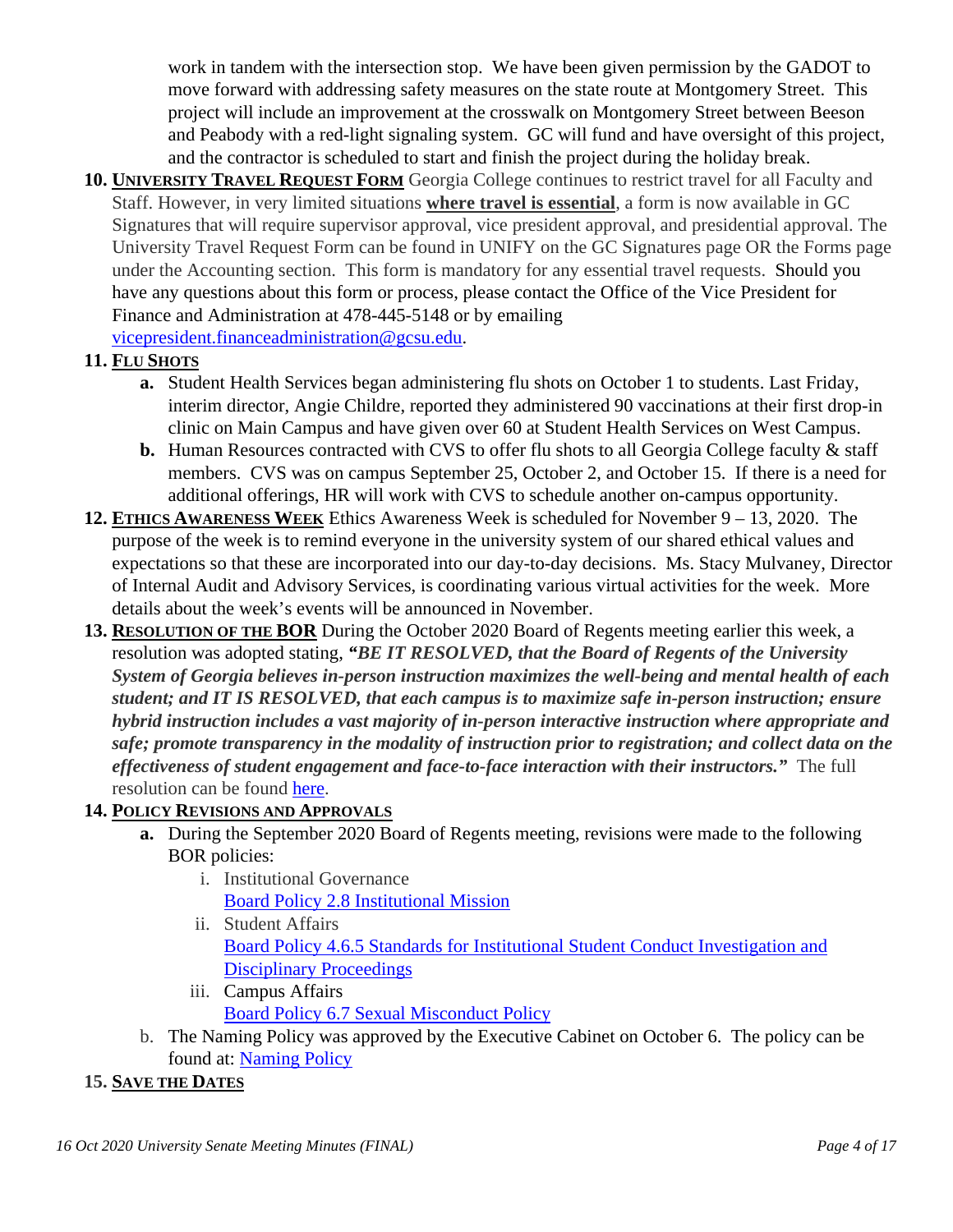- a. *Fallfest* Saturday, October 17, 2020 Virtual Ceremony
- b. *Open Enrollment* October 21 – November 6, 2020 Virtual Appointments
- c. *University Budget Forum* Wednesday, November 4, 2020 Virtual Meeting
- d. *Alumni Weekend* November 2 – 8, 2020 Virtual Events
- e. *Ethics Awareness Week* November 9 – 13, 2020 Virtual Events
- f. *December Commencement*  Saturday, December 12, 2020 Virtual Ceremony
- **16. CHANCELLOR STEVE WRIGLEY** President Dorman shared an audio recording of Chancellor Steve Wrigley's report to the Board of Regents: "Our campuses are now more than two months into the academic year, pursuing our missions of teaching, research, and service while prioritizing health and safety. We have thus far managed quite well with the virus in our midst, but we must remain vigilant for the rest of fall semester and as we prepare for spring. We have heard from a lot of parents and students expressing gratitude to this board for the commitment to offer on campus instruction. We have discussed the critically important role USG institutions play in raising education achievement levels and the serious academic risk associated with constant online only education, especially for those students who need the most support toward finishing their degrees. We prepared extensively for this semester, and institutions are now learning from the fall experience. Those lessons will be applied to spring, so that we can provide an even better experience for students. We have also heard from parents and students who told us too many courses are being delivered [*inaudible*] but instead online only. We understand that space and other circumstances vary from campus to campus and can impact delivery methods and even course schedules. Inevitably, some classes must be online only due to these constraints, but we have made it clear to our campus leaders that during spring, we need to deliver as much instruction on campus as possible, and that there should be an increase in in-person classes and a hybrid course must mean that there must be sufficient in-person meetings. Everyone worked hard to prepare for fall in a short timeframe facing issues we had never faced before, and I am proud of what we achieved and am grateful to our campuses for making it possible, but we need to do better spring semester. Institutions are thinking creatively now about how best to handle these challenges. This should include using the entire day to schedule classes and possibly even using Saturdays, if necessary. Fall schedules were built and filled when we started [*inaudible*]. We are expecting our provosts, deans, and department heads to step up and ensure students and families that every campus is doing all it can to offer a meaningful on campus experience by clearly communicating with faculty and working to address any issues now. This also includes activities and programs outside of the classroom, so our student affairs professionals also need to step up and meet the needs of our students. I understand it is not an easy task, but it is an important task, so we meet the expectations of students and their families. At the same time, to reduce the risk of transmission, everyone on campus must continue to wear masks,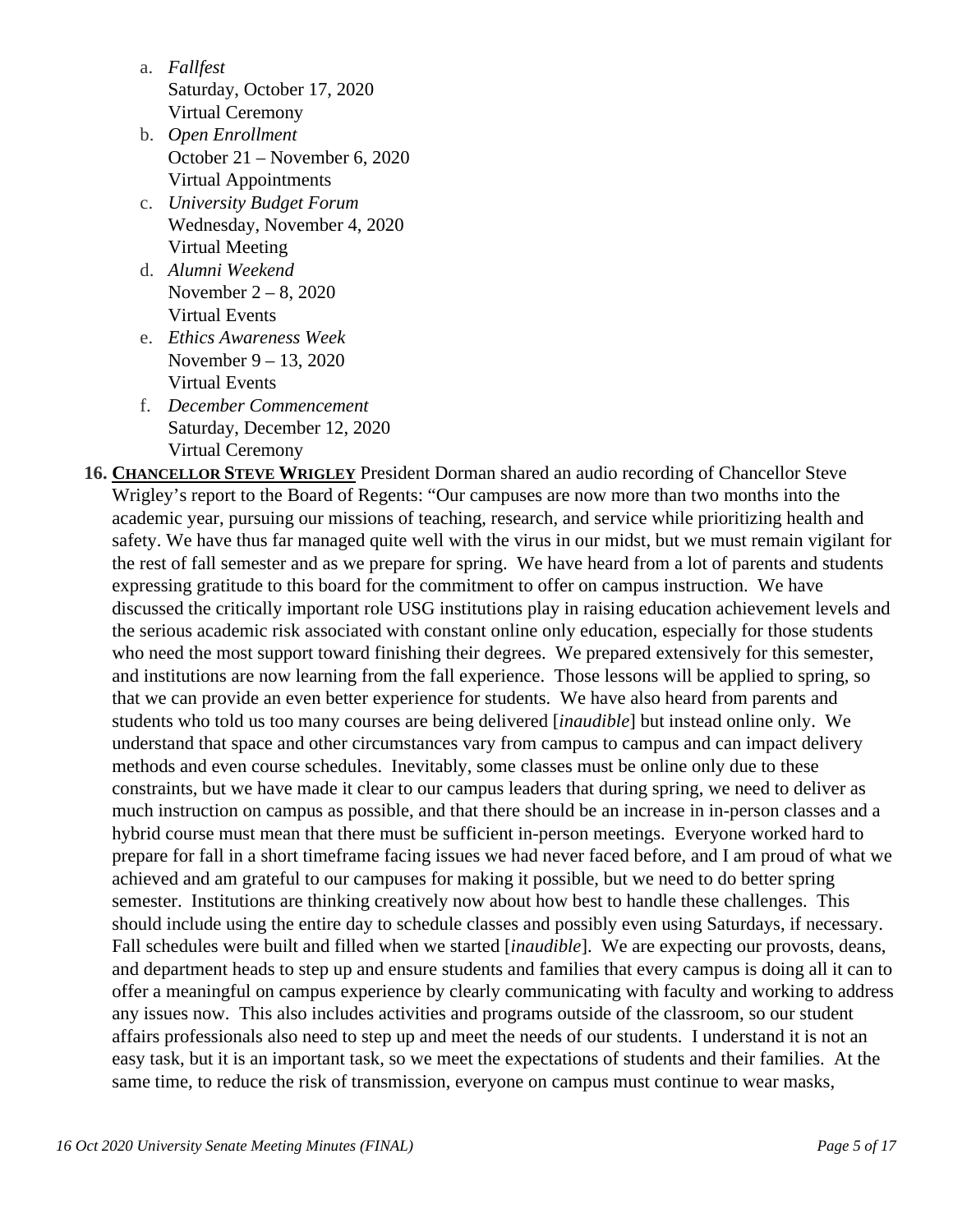practice good hygiene, and always maintain at least six feet of distance from one another and not gather in groups. These behaviors work, and we must remain committed to them.

- **17. QUESTIONS** When President Dorman invited questions, one was forthcoming.
	- **a. CHANCELLOR STEVE WRIGLEY** Question: Did the USG provide a number of how many inperson classes we need to increase? Answer (President Dorman): No. Provost Spirou and Registrar Anderson did a good job of providing mostly in-person classes in the fall by planning ahead of time. We've done well and we commend you on that. The fall plan will continue going forward into spring. We remain committed to providing face-to-face instruction. Parents and students are expecting that, and we have been fairly responsive to their expectations. Answer (Provost Spirou): Vice-Chancellor Denley is aware of our numbers and is impressed. Accommodating high risk faculty colleagues drove the fall schedule. There is no specific number that we have to achieve; rather it's just the opposite: we're doing a great job in the USG's view.

#### **PROVOST'S REPORT — PROVOST COSTAS SPIROU**

- 1. **VIRTUAL PRESIDENT'S SCHOLARSHIP COMPETITION** On Friday, November 20, Georgia College will host the *Virtual President's Scholarship Competition* where prospective freshmen for Fall 2021 compete for merit-based scholarships. We are looking for faculty to serve as interview judges for this event. Faculty can contact Courtney Manson (Courtney manson@gcsu.edu) to indicate their availability and willingness to serve as a judge by October 30.
- 2. **Senior Associate Vice President for Enrollment Management Search** Candidate visits are scheduled for the following dates:
	- a. Candidate 3: October 21st
	- b. Candidate 4: October 22nd
	- c. Candidate 5: October 23rd
- 3. **D2L BRIGHTSPACE/GEORGIAVIEW** On September 25<sup>th</sup> we received a communication from the USG that ITS discovered an issue with D2L Brightspace. The issue affected the "date-stamp" record when some students submit their work. GC faculty were made immediately aware. On September  $30<sup>th</sup>$  we received a USG communication indicating that D2L applied a permanent solution to correct this problem on an ongoing basis. Faculty can once again rely on D2L date-related functionality.
- 4. **SPRING 2021 ACADEMIC CALENDAR** Following extensive feedback, the reconstituted Spring 2021 academic calendar received approval from the USG. Like Fall 2020, our goal is to maximize the health and safety or our community. Thank you to the many GC stakeholders for their feedback during the process.
- 5. **EMERITUS/A FACULTY AND STAFF MEMBERS** With the help of the Georgia College Retiree Association, we now have updated information on Emeritus/a Faculty and Staff Members. The Office of the Provost distributed the information to deans so that the names of these individuals will be added to each departments' website after the listing of current faculty and staff members. This is in line with the current policy which states "Inclusion in faculty/staff lists on the college/department/unit website for living emeritus/emerita faculty and administrators."
- 6. **PRE-TENURE REVIEW** The Office of the Provost distributed communications to faculty eligible for pretenure review. The process concludes on March 1, 2021.
- 7. **STEM COURSES** The Office of the Provost is in the process of updating the HB 801 STEM course list.
- 8. **STATE AUTHORIZATION RECIPROCITY AGREEMENTS** Georgia College has been approved for participation in the State Authorization Reciprocity Agreements (SARA). SARA provides a voluntary, regional approach to state oversight of postsecondary distance education. When states join SARA, they agree to follow uniform processes for approving their eligible institutions' participation. They also agree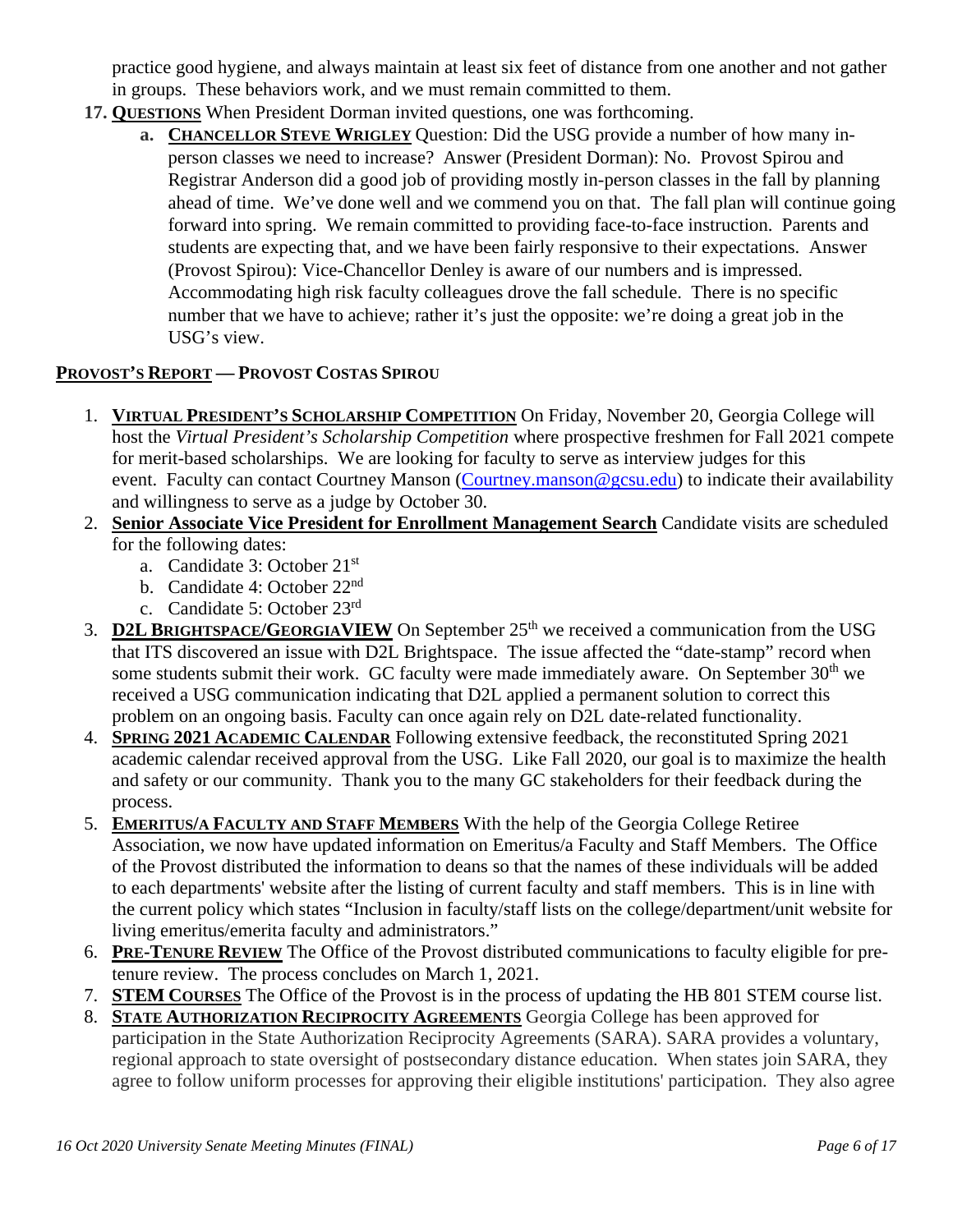to deal with other states' SARA institutions in a common way when those institutions carry out activities in SARA states other than their own.

- 9. **CURRICULUM** The Office of the Provost communicated the following curriculum changes to the USG:
	- a. Transition for the M.Ed in Early Childhood Education from partial online delivery to full online delivery starting Summer of 2021.
	- b. The creation of the Black Studies Minor to replace the deactivated African Studies and Black Diaspora Studies Minors.
- 10. **FACULTY RESEARCH AWARDS** Recipients of the Faculty Research Awards, FY21 Program Round I
	- (\$21,246) include:
		- a. Ms. Jessamyn Swan Department of Special Collections University Library \$4,936.00 for the project titled, *The Seventh Circle Chronicles: Documenting Milledgeville's Lesbian Community*.
		- b. Dr. Alfred Mead Department of Biological and Environmental Sciences College of Arts and Sciences \$1,325.00 for the project titled, *Using stable isotopic signatures in late Pleistocene alligator teeth to interpret prevailing environmental conditions in Georgia 20,000 years ago*
		- c. Dr. Laura Whitlock Department of Chemistry, Physics and Astronomy College of Arts and Sciences \$5,000.00 for the project titled, *Beyond the Dome*.
		- d. Dr. Katie Stumpf Department of Biological and Environmental Sciences College of Arts and Sciences \$4,985.00 for the project titled, *Detection and description of nest predation on Black-cheeked Ant Tanager nests on the Osa Peninsula, Costa Rica*.
		- e. Dr. Hasitha Mahabaduge Department of Chemistry, Physics and Astronomy College of Arts and Sciences \$5,000.00 for the project titled, *Investigation Magnetic Properties of Semiconductor Thin Films*.

## **11. STUDY ABROAD PLANNING**

- a. The International Education Center through its many resources is closely monitoring the worldwide COVID-19 situation, particularly in the locations where our programs go. The unit is committed to the safety and security of our faculty and students traveling abroad. At this time, all Georgia College summer study abroad programs are scheduled to go forward but – of course – the situation is very fluid, complex with regard to immigration and quarantine matters, and can change – as was seen last March – with great rapidity.
- b. To protect the health and safety of both faculty and students as well as to preserve student, family, and institutional funds – internal "fail safe" deadlines have been established, and any faculty member who feels uncomfortable with leading a program may opt-out from leading and offering their program. With regard to the latter, cancelling a Study Abroad program is different from cancelling a business or vacation trip, because students may be depending upon the credits slated to be earned. So as to preserve students' academic progress, therefore – and following the success of such an initiative last spring and summer – IEC is working closely with Study Abroad program faculty to assist them in offering online alternatives where it is possible. In many cases, these are plans already quite advanced. The IEC will continue to monitor the situation and will distribute as needed any information and advice from not only the US State Department, the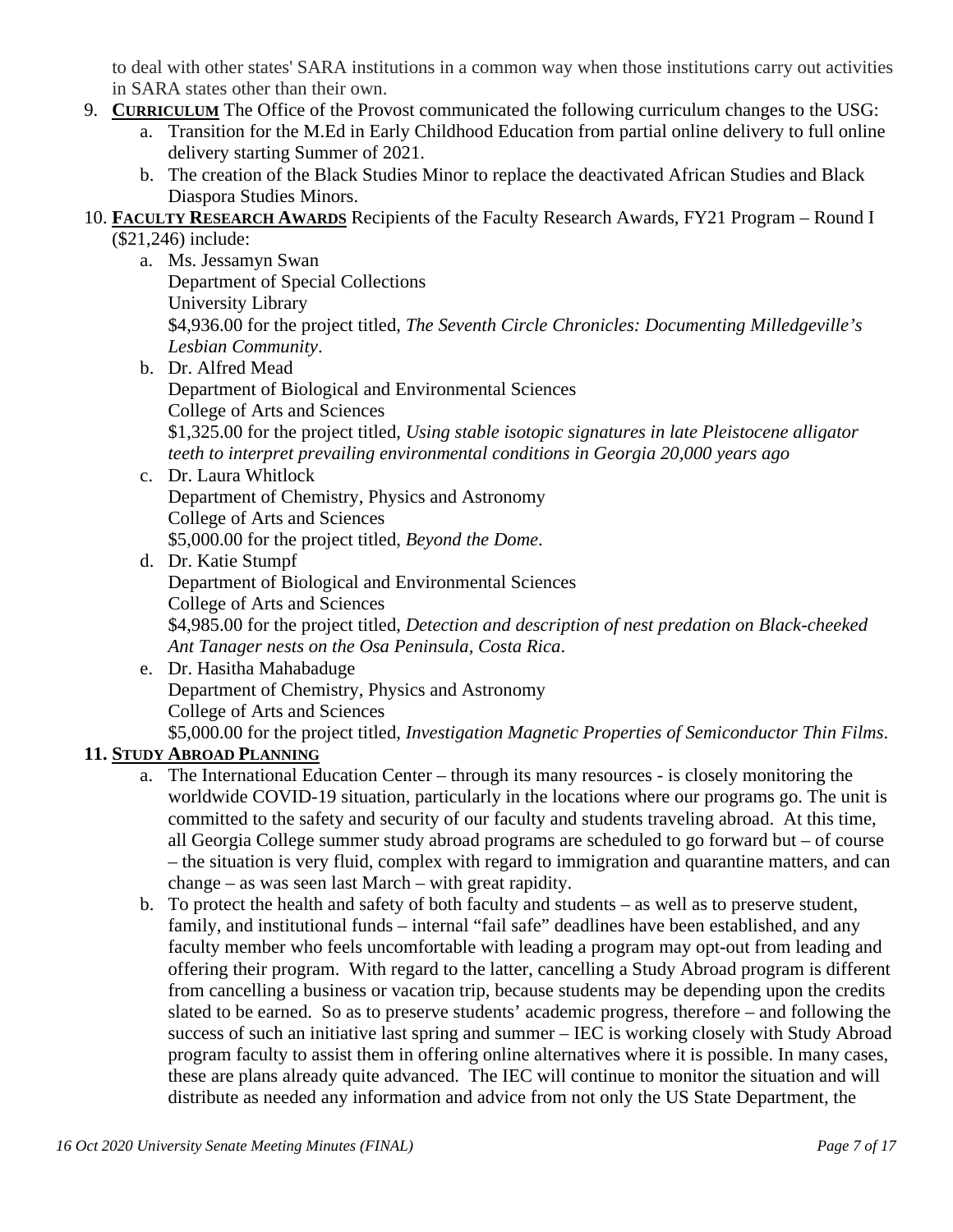Center for Disease Control, and the University System of Georgia, but also from Georgia College's many in-country partners and contacts.

- 12. **2021 HERS LEADERSHIP PROGRAMS** The *2021 HERS Leadership Programs* are seeking nominations for qualified applicants. Like last year, the Office of the Provost will support one Georgia College faculty member to one of the leadership programs below. Colleges can send and fund additional participants if they chose to, like previous years. Please send nominations (name and department) to Ms. Rhonda Griffin no later than November 6, 2020. The applications will be reviewed by a HERS Ad Hoc Selection committee comprised of previous GC HERS participants, and chaired by Dr. Chavonda Mills. The Office of the Provost will notify the Georgia College nominee by November 20, 2020. If selected to attend the leadership program the applicant will need to apply by February 4, 2021. 2021 HERS Programs [\(https://www.hersnetwork.org/programs/hers-institute/\)](https://nam11.safelinks.protection.outlook.com/?url=https%3A%2F%2Fwww.hersnetwork.org%2Fprograms%2Fhers-institute%2F&data=02%7C01%7Ccostas.spirou%40gcsu.edu%7Cdaad5b56835647ddd34508d86a21ae8d%7Cbfd29cfa8e7142e69abc953a6d6f07d6%7C0%7C0%7C637376040945971428&sdata=SJeHN4Z8QOk1iJWMpFd%2FtBZSpI3kZQj%2FB0rFFRSlKmA%3D&reserved=0)
	- a. Denver, CO, June 1-10, 2021
	- b. Philadelphia, PA July 13-22, 2021

## **13. ONEUSG CAREERS**

- a. Georgia College will soon transition to the enhanced OneUSG Careers platform. The change is a part of the ongoing systemwide initiative to provide greater efficiency through a more integrated and seamless platform.  OneUSG Careers is a platform that electronically onboards new employees, handles recruitment, and employee transactions (such as manager changes, employee separations, etc.).
- b. Some of the benefits for using OneUSG Careers include:
	- i. Improves applicant and hiring manager experience.
	- ii. Reduces manual, paper and dual entry of data.
	- iii. Integrates with OneUSG Connect and third-party vendors such as Equifax and Accurate.
	- iv. Standardizes and simplifies business processes, procedures and forms.
	- v. Reduces compliance risk.
	- vi. Compatible with most smart devices.
- c. Provided below is a high-level overview of the timing and scope of this project:

| <b>Careers</b>      | <b>Population Impacted</b> | <b>Current</b>            | <b>Go-Live</b> |
|---------------------|----------------------------|---------------------------|----------------|
| <b>Module</b>       |                            | <b>System/Processes</b>   | Date           |
|                     |                            | Impacted                  |                |
| Onboarding          | Newly hired employees      | Non-integrated            | 10/30/2020     |
|                     |                            | online orientation module |                |
| <b>Manager Self</b> | Managers                   | Replaces most of the      | 1/20/2021      |
| Service (MSS)       |                            | PAF's (Personnel Action   |                |
|                     |                            | Forms)                    |                |
| Recruitment         | Applicants, hiring         | Replaces GC Jobs/People   | 1/28/2021      |
|                     | managers and search        | Admin                     |                |
|                     | committees                 |                           |                |

- d. If you have any questions about the upcoming transition to OneUSG Careers, please contact, Pam Boatright, Operations Project Manager, at [pam.boatright@gcsu.edu](mailto:pam.boatright@gcsu.edu) or 478-445-5275.
- 14. **ANDALUSIA INSTITUTE** Upcoming activities by the Andalusia Institute include:
	- a. November 5: 7:00 pm, Angela O'Donnell will do a reading and discussion of her book of poetry, *Andalusian Hours: Poems from the Porch of Flannery O'Connor.*
	- b. November 19: "A Circle in the Fire" at 10 in Eatonton, at 4:30 and 7:00 online, Dr. Bruce Gentry
	- c. December 3: 7:00-8:00 PM, Conversation with Elizabeth Coffman and Fr. Mark Bosco about the process of developing their documentary, "Flannery." See [https://www.flanneryfilm.com/](https://nam11.safelinks.protection.outlook.com/?url=https%3A%2F%2Fwww.flanneryfilm.com%2F&data=02%7C01%7Ccostas.spirou%40gcsu.edu%7C0aa047fc539c4e46325308d86ad91a7f%7Cbfd29cfa8e7142e69abc953a6d6f07d6%7C0%7C0%7C637376827966651331&sdata=JjYG1l2dAy0fdlEN2zpIj1MG3mKz1o39R%2F01iifS3pQ%3D&reserved=0) to get access to venues offering a virtual viewing of this great documentary.
	- d. December 15: 7:00-8:30 PM, Celebrate the release of *Reconsidering Flannery O'Connor*, edited by Georgia College's own Jordan Cofer and Alison Arant.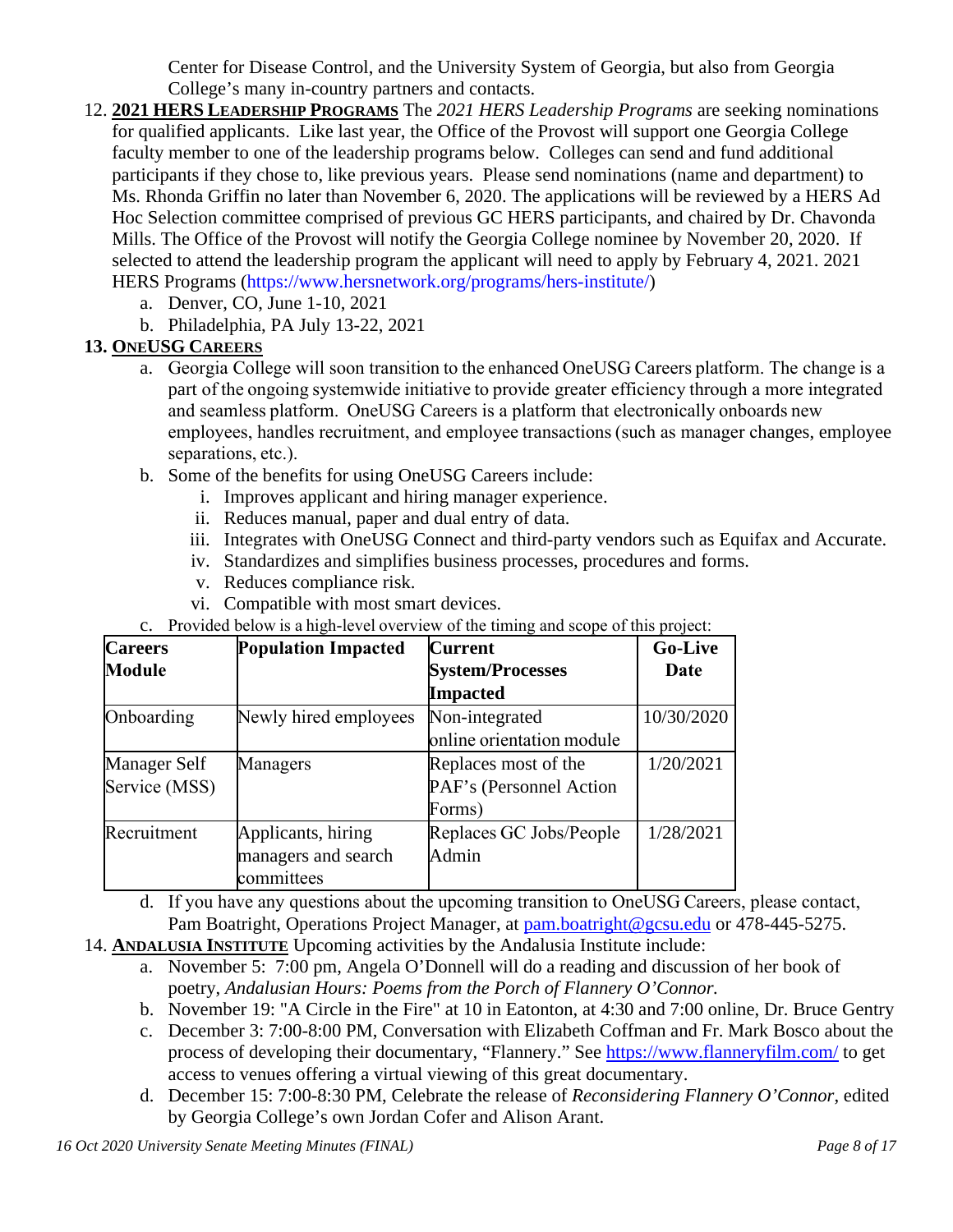#### 15. **REPORT FROM THE USG PROVOST MEETING – OCTOBER 7-8TH**

- a. The USG Post Tenure Review Workgroup was recently established. The committee will review, recommend, and update (last review in 1996) the existing policies. Membership includes USG staff, Regents, Faculty. This USG initiative focuses on accountability and responsibility so that faculty members going through the process remain productive. The Workgroup met twice so far (every other Friday) and will be seeking information from each university. The data may include:
	- i. How many faculty members go up for post tenure review?
	- ii. What is the success rate?
	- iii. How many faculty members shift to a developmental plan?
	- iv. What does that plan look like?

Similar to the recent General Education Redesign initiative, a USG survey (request for feedback) will be distributed to all USG institutions.

- b. Due to the COVID-19 pandemic, the USG cancelled the Governor's Teaching Fellows (GTF) intensive Maymester session planned for 2020 at UGA's Institute of Higher Education. Participants were given the option of deferring until May 2021. As result of the deferral of the May 2020 program, the USG will not be accepting applications for the May 2021 session.
- c. Dr. Tristan Denley, Executive Vice Chancellor for Academic Affairs and Chief Academic Officer of the University System of Georgia scheduled one-on-one meetings with each Provost from the 26 USG institutions to discuss the Spring 2021 schedule. The USG has received extensive concerns expressed by students, parents, and legislators regarding the challenges and drawbacks of online instruction. USG institutions have been asked to further minimize online instruction due to low student satisfaction and impact on retention and graduation. The USG reaffirms the importance of in-person engagement since learning online instruction presents significant issues.
- d. The USG is in the process of creating a new program approval process. An adjusted review of programs schedule is currently under consideration (may take place in the  $4<sup>th</sup>$  year, instead of  $3<sup>rd</sup>$ year, and in the 7<sup>th</sup> year). Members of the BOR in Academic Affairs-Track I expressed interested in reviewing programs that meet State of Georgia labor needs. The liberal arts and sciences will continue to play an integral role in new program development because of the essential skills that are imbedded in the curriculum. New degrees will now require the submission of relevant data which may include (1) starting salaries, (2) five-year salaries, and (3) ten-year salaries. Low producing degree programs will be evaluated very closely. Meetings by sector will take place soon with Dr. Denley, the Provost, Dean, and possibly the Department Chair to begin a conversation about low producing programs at each institution. The State Universities sector will be first and we will be hearing more from the USG soon. The USG would like to discuss all of the low enrollment programs, even if they are serving the General Education Core.
- e. The Chancellor Learning Scholars is currently in cohort 3 (just started). USG is working closely with CTLs to coordinate support services to campuses. Four Georgia College faculty members are part of the program.
- f. Promoting High Impact Practices is part of the USG Strategic Plan (experiential learning). We will be asked to identify campus champions as part of this new initiative.
- g. FinTech Academy is moving forward and the USG will schedule meetings with each provost to discuss ways of advancing the FinTech Academy, given the extensive opportunities and the demand for employment opportunities.
- h. The USG is in ongoing budget conversations with OPB.
- i. The low enrollment program minimums will be revisited soon. The current numbers include 10 per year average for 3 years at the undergraduate level; 5 per year average at the master's level; and 3 per year average at the doctoral level. The BOR finds that these thresholds are quite low and may need to adjusted in the near future.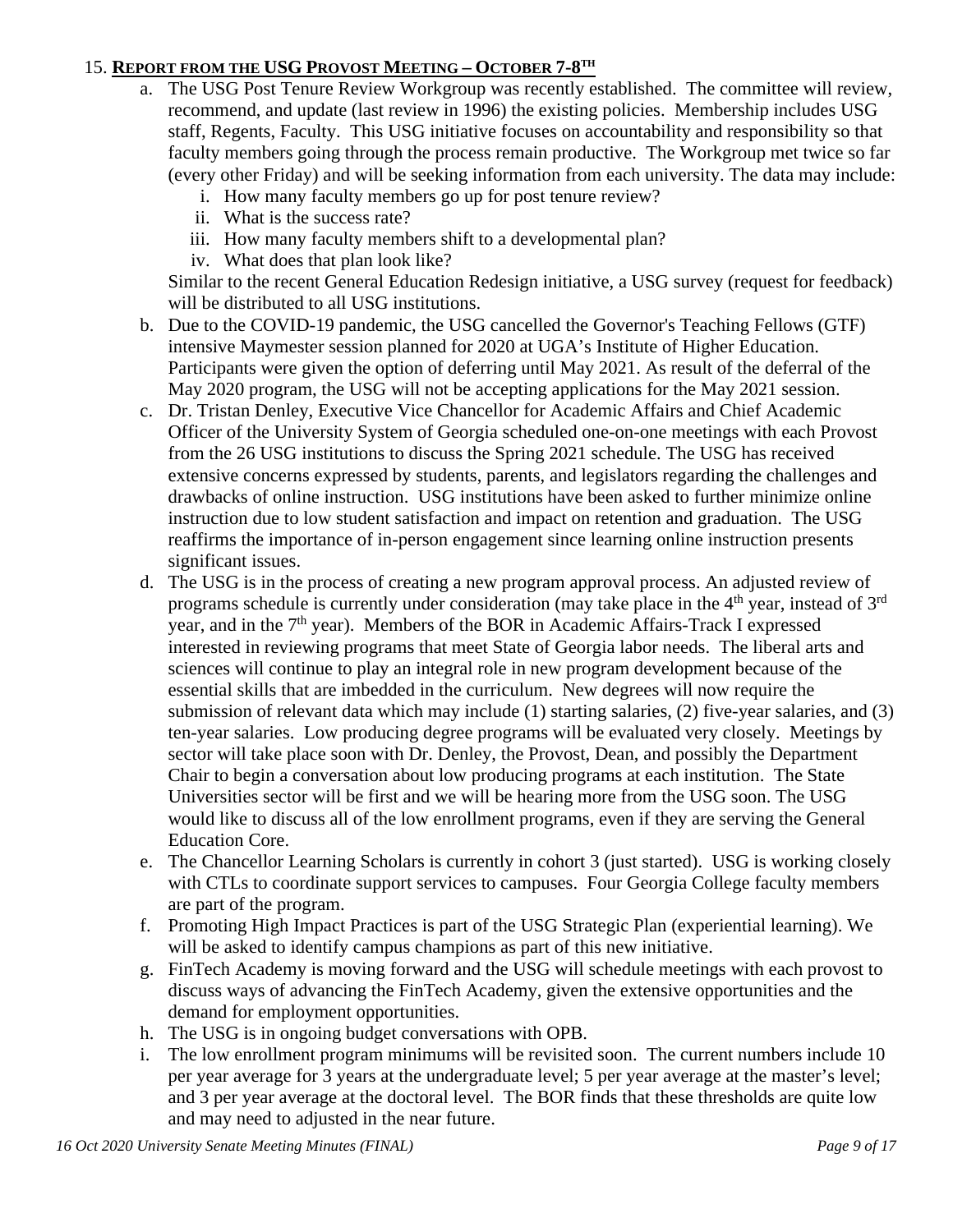- j. The USG will strengthen the integrated academic review process including the realignment of accreditation with the 7-year review. Should we coordinate degree offerings across sectors (i.e., do we need to approve 26 Data Science degrees was referenced)? The USG will be creating a rubric to review and assess each program proposal. These rubrics will be evaluated and assessed for duplication within the sectors. Proposals must also align with the recently released USG Strategic Plan. The USG will assist with labor data (i.e., demand, salaries, etc). Submissions will take place via Sharepoint and Excel making the material easier to analyze. Projections of future student enrollment will also be examined. During the review process of low enrolled programs, we should be thinking (1) can the program be re-imagined? If not, (2) should the program be deactivated?
- k. There is a decline in students testing positive for COVID 19. Using masks, social distancing, PPE distribution and efforts by university campaigns has made a big difference. Large off campus gatherings proved to be a significant challenge.
- l. Concerns about student services given the COVID 19. How do we adjust our services, across all universities, to meet needs and engage the students? Are there opportunities to co-locate services (i.e., Advising and Financial Aid-Kennesaw State)? West Georgia created a one stop shop to encourage collaboration (called it Momentum Center).
- 16. **SCHOOL OF NURSING** The School of Nursing completed a very successful CCNE site visit from (October 6-8). All standards were met with no compliance concerns. This is a testament to the hard work that the nursing faculty put into meeting every key element of the standards. The site evaluation team's report will be submitted and the final decision will be made by the Accreditation Review Committee in the spring. Accreditation will be retroactive to the date of the visit. Congratulations to the College of Health Sciences, the leadership team in the School of Nursing, and to the exceptional faculty for their hard work and commitment.

#### **17. BORDER-FREE GEORGIA COLLEGE**

- a. The innovative Border-Free initiative being developed by Georgia College's International Education Center allows all students, faculty and staff to have an international opportunity through the leveraging of technology.
- b. The term "border" here is understood not only as a boundary separating geographical entities, but also – and perhaps most importantly – as a barrier to be surpassed and, ideally, eliminated. It makes possible – without travel – connections with/between students, faculty, staff, community members, and experts throughout the world in both academic, professional, pre-professional, and social or cultural environments. GC's International Education Center is currently exploring border-free opportunities with partner universities and providers on five continents. While procedures and mechanisms are still being developed, preliminary information can be found at [https://www.gcsu.edu/international/border-free.](https://www.gcsu.edu/international/border-free)
- 18. **HONORS COLLEGE** The Honors 50<sup>th</sup> anniversary commemorations/Honors College opening celebrations, will be held virtually on Thursday, November 5 at 6:30 p.m. Logon details will be shared via Frontpage and the Daily Digest as we get a bit closer to the event.
- 19. **OFFICE OF TRANSFORMATIVE LEARNING EXPERIENCES** The Office of Transformative Learning Experiences is launching Adopt-a-Stream Sustainability Project. This group service learning project would offer an experiential learning opportunity for students to get involved in their local community through the Georgia Adopt-a-Stream program. Students will receive training. As a cohort, students will receive training (on campus, at Lake Laurel, and online), read articles about issues and current events about water quality and environmental practices, and write reflections about their work. Collaborators will not only include Georgia College faculty, but guest lecturers as well who will lead discussions about the importance of environmental conservation and educational outreach. The students would receive field training to assess their local watersheds and gain the skills to collect meaningful data about their home watersheds and report it to the statewide Adopt-a-Stream network. Their data will then be used for statewide water quality monitoring and assessment. This interdisciplinary citizen science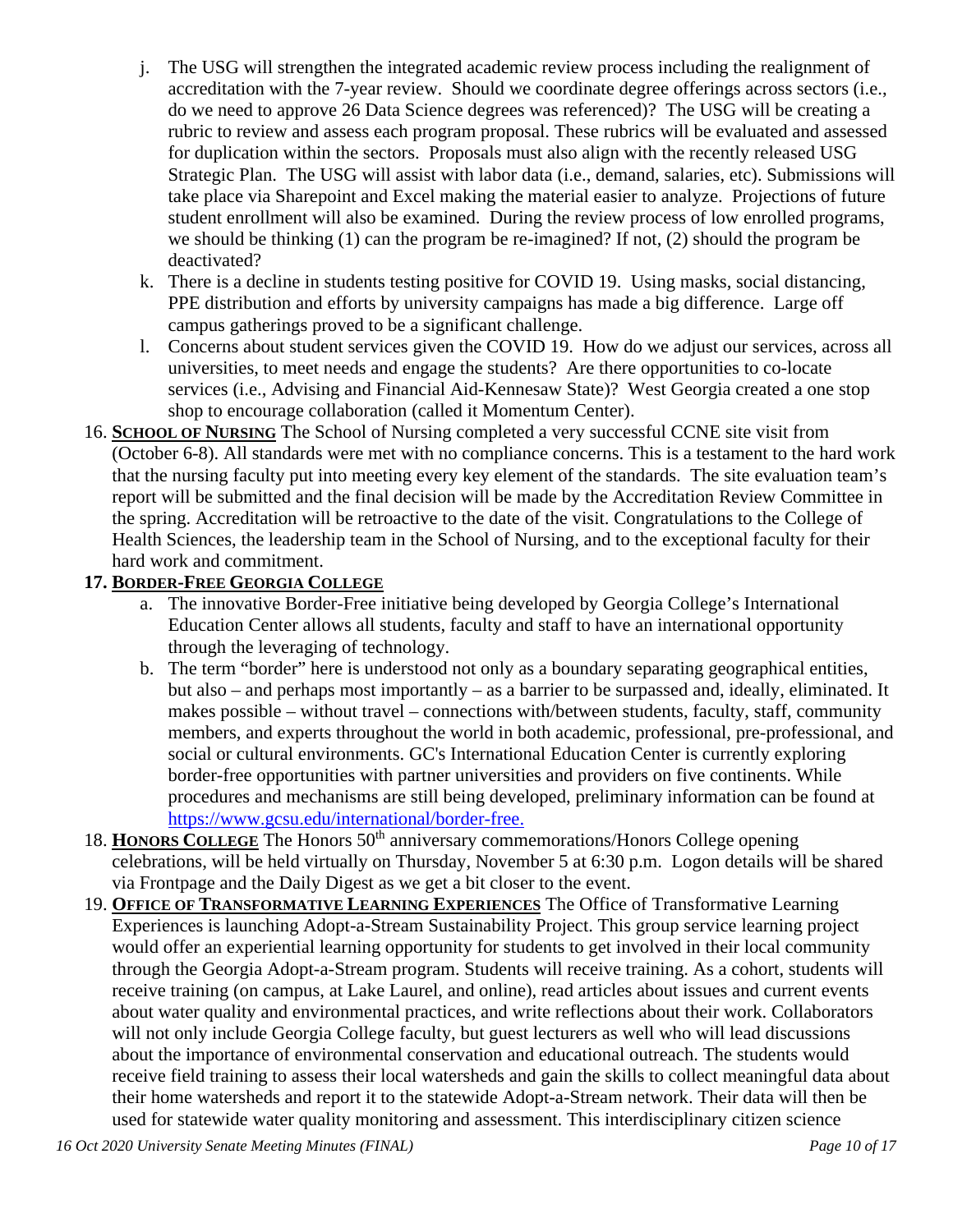project meets GC's public liberal arts mission by giving students, regardless of major, the skills to thrive as productive and scientifically literate citizens of a globally engaged democracy. Furthermore, students will not be charged tuition to participate in this experience, but will get the opportunity to earn their GC Journeys Community based Engaged Learning certification, to help monitor, protect, and improve the water in their community, and earn an Adopt-a-Stream certification. Drs. VandeVoort and Cofer worked together to develop the program for the Winter-break. The goal is to keep students engaged and in helping their local communities.

- 20. **SUMMER RESEARCH SCHOLARS VIRTUAL FACULTY PANEL** The Office of the Provost presents *Summer Research Scholars Virtual Faculty Panel* November 2nd, 12:00-1:00pm moderated by Dr. Jordan Cofer.
	- a. Dr. Jennifer Goldsberry, Assistant Professor of Nursing "Innovative Teaching Strategies: Using an escape room activity in nursing education: A qualitative research study."Dr. Goldsberry's project centered around writing and submitting her article, "Innovative teaching strategies: Using an escape room activity in nursing education: A qualitative research study," as the sole author for *Nursing Education Today*, a scholarly, peer-reviewed journal. Additionally, she completed a study regarding student mentorship and the utilization of mid-fidelity simulation, as second author, which was accepted for publication by *Nursing Education Perspectives*. Finally, she served as second author for a study submitted to *Computers, Informatics, and Nursing*.
	- b. Dr. Mary Magoulick, Professor of English "The Goddess Myth in Contemporary Literature and Popular Culture: A Feminist Critique." Dr. Magoulick's Summer Research project was to finish the revisions on her book manuscript, *The Goddess Myth in Contemporary Literature and Popular Culture: A Feminist Critique,* which is contracted with University Press of Mississippi. Additionally, she made revisions on another book manuscript which she plans on submitting to the University of Wisconsin Press in the Fall of 2020.
	- c. Dr. Katie Simon, Associate Professor of English *Signs of Life: Autobiography and Agency in Nineteenth-Century America.* Dr. Simon's project, *Signs of Life: Autobiography and Agency in Nineteenth-Century America* was centered on studying autobiography among six 19<sup>th</sup> century American authors. Dr. Simon submitted a book proposal to the University of Wisconsin Press as well as made significant progress toward finishing the manuscript. Additionally, she submitted an article co-authored with her former student, who is now enrolled at the AU/UGA Medical School.
	- d. Dr. Huaiyu Wang, Associate Professor of Philosophy "The Religion of the Gentleman & a Confucian Vision for Global Ethics." Dr. Wang's Summer research project, "The Religion of the Gentleman & a Confucian Vision for Global Ethics," centers around his research on Ku Hungming, a Chinese scholar-official in the late Qing Dynasty. Dr. Wang was able to write and submit this article to *Philosophy East and West,* which is the flagship journal in the field of Chinese and Comparative Philosophy. Additionally, Dr. Wang worked with an undergraduate student on another article, which they hope to submit at the end of Fall 2020.
- 21. **OPEN ACCESS WEEK 2020** The Ina Dillard Russell Library is pleased to celebrate Open Access Week 2020 (October 19-25, 2020). Open Access has the potential to maximize research investments, increase the exposure and use of published research, facilitate the ability to conduct research across available literature, and enhance the overall advancement of scholarship. Join library faculty at two workshops next week: "Preserving Your Scholarship" will be held Tuesday, October 20th at noon, and "Building a Low to No Cost Reading List" will be held at noon on Thursday, October 22nd. To register for these events, please visit [https://libguides.gcsu.edu/authorservices.](https://nam11.safelinks.protection.outlook.com/?url=https%3A%2F%2Flibguides.gcsu.edu%2Fauthorservices&data=04%7C01%7Calex.blazer%40gcsu.edu%7C2225d8ef54f8435fb24f08d875d0de0e%7Cbfd29cfa8e7142e69abc953a6d6f07d6%7C0%7C0%7C637388887226581848%7CUnknown%7CTWFpbGZsb3d8eyJWIjoiMC4wLjAwMDAiLCJQIjoiV2luMzIiLCJBTiI6Ik1haWwiLCJXVCI6Mn0%3D%7C1000&sdata=aQE3lfqAolKJczJ3oCfkJK7vUv9FfPvhgONLP%2Fc71rI%3D&reserved=0)
- 22. **QUESTIONS** When Provost Spirou invited questions, two were asked.
	- **a. STUDENT MENTAL HEALTH** Comment: Last week a student locked themselves in a classroom and refused to come out. Everything is okay, but we need to be aware of the extra stress of not having scheduled breaks throughout the semester. Talk with your departments about what departments can do to help student mental health.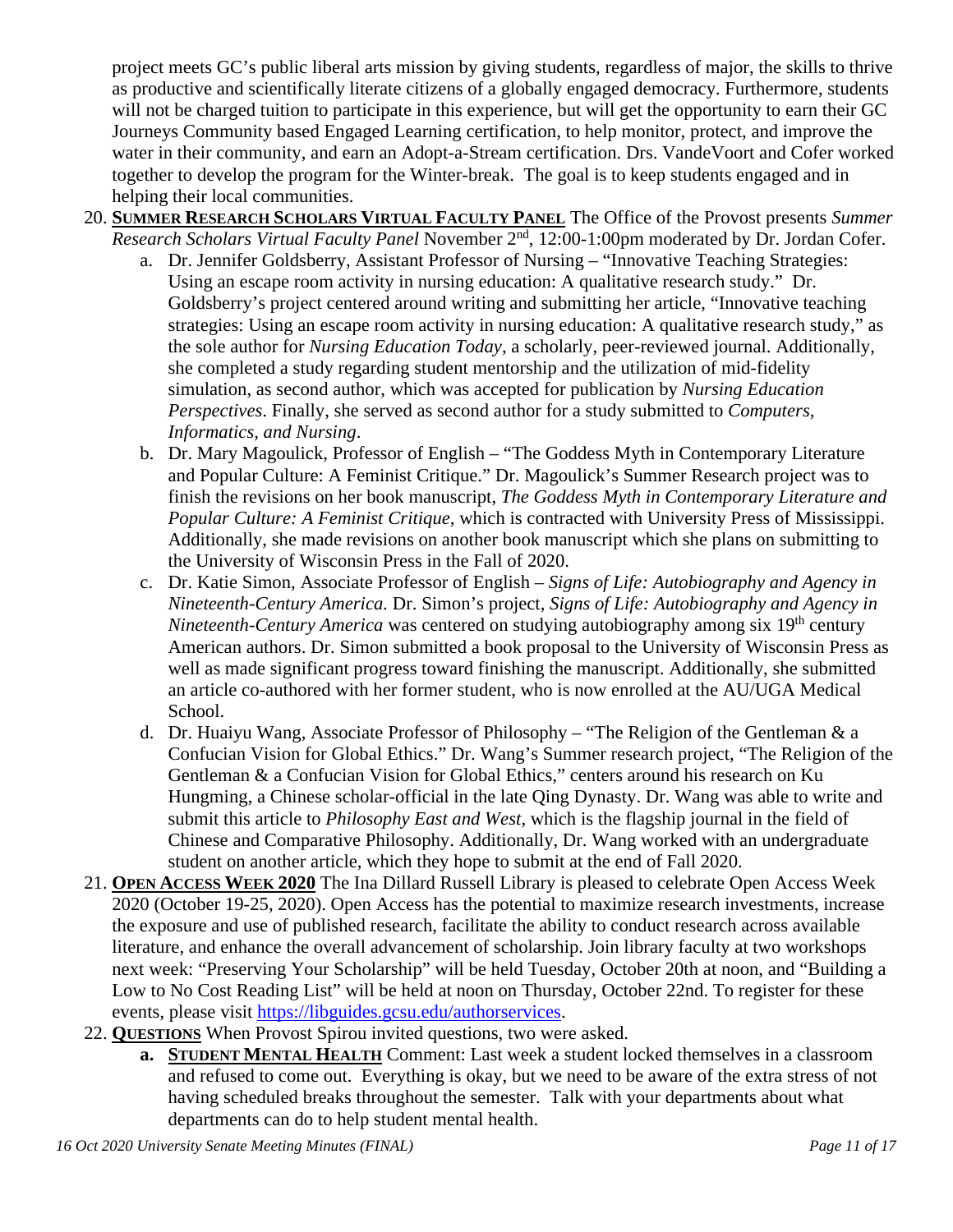b. **UPCOMING ELECTION** Question: Do we have a plan in place for potential negative events following the election, for instance if there is an angry group with guns on campus, or a considerable number of students, faculty, and staff dismayed and protesting? Answer (President Dorman): There are no specific plans for the election, but there are plans in place that will mitigate against the events you mentioned. It is time for us to be vigilant in reporting concerns, including CARE teams for struggling students. Because of who we are as a campus, we have ongoing processes that will help individuals talk about these issues both before and after the election as well as to provide forums for people express their concerns in appropriate ways, such as Time Talk. Answer (Provost Spirou): Not only do we have Times Talk, but we expect that faculty will address the election in appropriate courses. Public Safety is on heightened awareness.

## **COMMITTEE REPORTS**

- 1. **EXECUTIVE COMMITTEE OF UNIVERSITY SENATE (ECUS) — HAUKE BUSCH, CHAIR**
	- a. **2021-2022 GOVERNANCE CALENDAR** The draft has been sent back for review to see if some revisions concerning the University Curriculum Committee meeting times can be made.
	- b. **SPRING 2021 ACADEMIC CALENDAR** No decision has been made for the governance calendar for spring semester. The academic calendar is still being finalized with the USG.
	- c. **STANDING COMMITTEE OPERATING PROCEDURES** All operating procedures have been submitted.
	- d. **BUDGET** No spending is anticipated for the university budget at the present time.
	- e. **INCLUSIVE EXCELLENCE POLICY COMMITTEE** Dr. Carolyn Denard, Associate Vice President/Chief Diversity Officer, proposed an Inclusive Excellence Policy Committee (IEPC or I-PAC). ECUS made the decision to form a work group, led by David Johnson, Alex Blazer, and Catherine Fowler, to establish the best path forward. Recommendations were made to ask Craig Turner if he would be willing to help.
- 2. **SUBCOMMITTEE ON NOMINATIONS (SCON) — CATHERINE FOWLER, CHAIR**

#### a. **ELECTION OVERSIGHT**

- i. Election oversight materials have been approved and sent to the college deans and the library director. We are awaiting responses regarding their election procedures.
- 3. **ACADEMIC POLICY COMMITTEE (APC) — JOHN SWINTON, CHAIR**
	- a. **SYLLABUS STATEMENT CONCERNING COPYRIGHT** The motion was passed by committee and entered into the Senate motion database.
	- b. **RESOLUTION CONCERNING FACE-TO-FACE TEACHING** The motion was passed by committee and entered into the Senate motion database.
	- c. **UPDATE OF GRADUATE COURSE GRADE FORGIVENESS** A policy already exists: the retaken grade replaces previous grade, and the GPA is updated.
	- d. **CONSIDERATION OF POLICY CONCERNING GEORGIAVIEW ACCESS** Department Chairs are being given access to faculty members' GeorgiaView classes. A subcommittee was formed to develop a policy recommendation.
- 4. **FACULTY AFFAIRS POLICY COMMITTEE (FAPC) — HANK EDMONDSON, CHAIR**
	- a. **ITEMS FOR CONSIDERATION** There were several items for consideration, but there is nothing to report.
- 5. **RESOURCES, PLANNING, AND INSTITUTIONAL POLICY COMMITTEE (RPIPC) — RODICA CAZACU, CHAIR**
	- a. **CAMPUS MAIL PICKUP AND DELIVERY**
		- i. The committee was asked to discuss about the Campus Mail Services routine during GC Covid-19 operational procedures. There were two important issues that were brought to our attention by faculty and staff from the College of Health Sciences: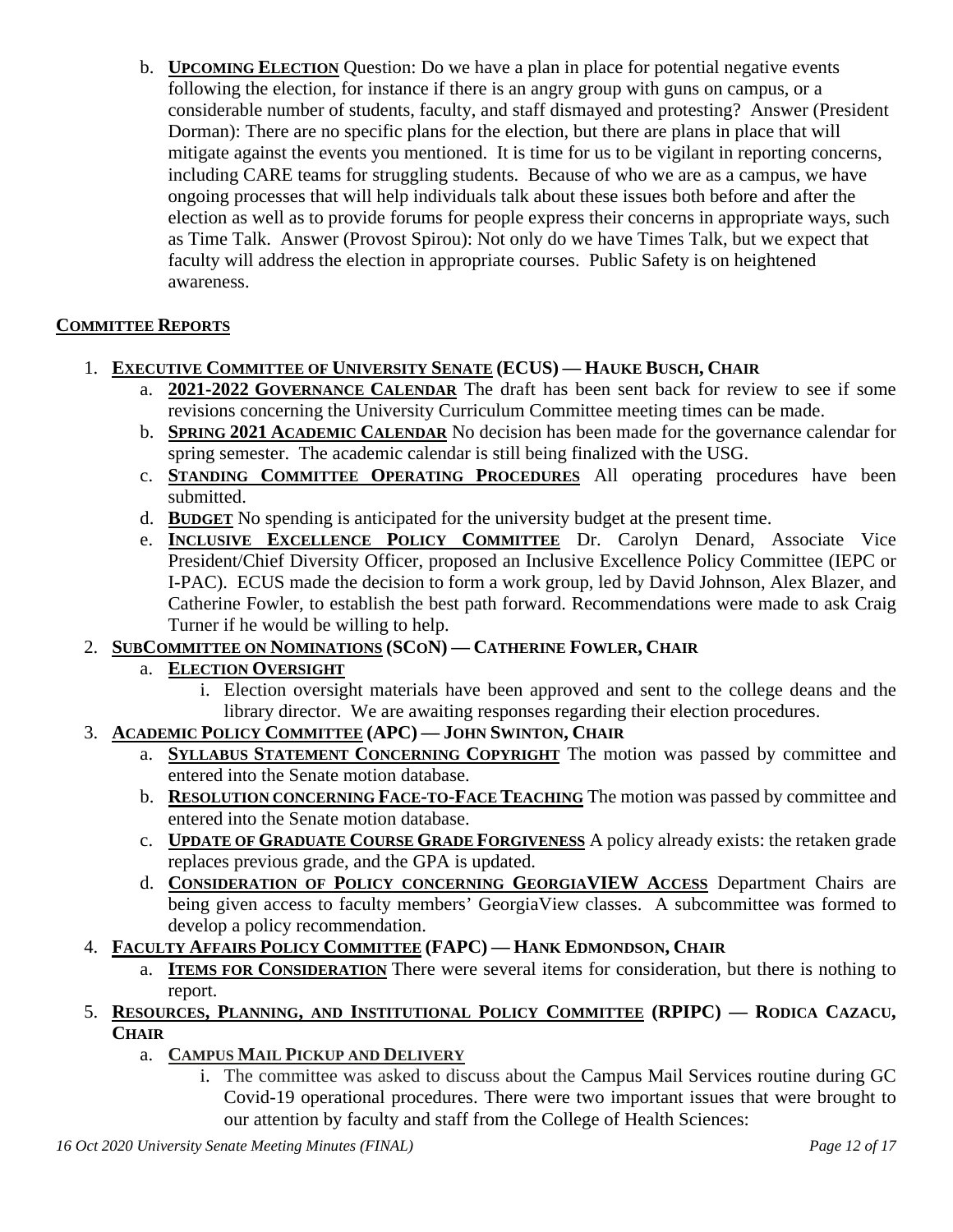- 1. The mean of communication for interrupting this service posting the announcement on Front Page was not sufficient – most of the employees were not aware until very late and found about that from different non-official sources.
- 2. The mail service not being fully back in August, when the campus re-opened. Why the Mail Service did not have a plan for normal, or at least close to normal operation, as everybody else had?
- ii. Lee Fruitticher, Associate VP for Finance & Administration, who was filling in for Susan Allen, informed us that the two members of the Mail Services staff are currently quarantined and that there are planes to return to the normal schedule in 1-2 weeks.

## b. **CAMPUS COMMUNICATION**

- i. The committee discussed the need to change the means of communication during critical times, like the pandemic. We all agreed that the communication of critical items, as the Mail Services drastic change of operation should be done through another channels, not just Front Page, and that we should look for a more formal structure of communication. The committee agreed that such information should be sent through the chair of a department, or at least the dean of a college.
- ii. Damian Francis brought his idea of bringing the campus and the administration together by using forums and town hall-like meetings, where the employees could get direct answers to their questions and discuss vital items.
- c. **CAMPUS SAFETY** Damian Francis asked us to share how do we feel to be in campus recently, and how does the campus safety measures work for us. Everybody had positive feedback, and we agreed that almost everybody is trying to follow the rules and stay safe.

## 6. **STUDENT AFFAIRS POLICY COMMITTEE (SAPC) — JAMIE ADDY, CHAIR**

a. **NO MEETING** As there was no business, SAPC did not meet for its previously scheduled 2 October 2020 2:00-3:15 p.m. meeting.

## 7. **STUDENT GOVERNMENT ASSOCIATION (SGA) — NATHAN GRAHAM, PRESIDENT**

- a. **SAFE VOTING** We have worked with University Housing to distribute absentee ballots for residents. We have also been working with the BobcatsVote RSO to distribute information regarding where to vote, checking registration, and voting deadlines. The SGA Senate has also passed a resolution to ask the University to promote the section 4.1.3 of the USG Student Affairs handbook stating that "Students are encouraged to vote in all federal, state, and local elections. A student whose class schedule would otherwise prevent him or her from voting will be permitted an excused absence for the interval reasonably required for voting."
- b. **SUSTAINABILITY** I want to first thank Dr. Fowler for her donation of business attire to the Campus Closet. We encourage anyone that has anything to donate or needs something from the closet to please utilize it. I also want to encourage any glass bottles/containers you have lying around to be donated to the Office of Sustainability to be used in the Glass Blaster.

#### **ANNOUNCEMENTS/INFORMATION ITEMS**

# 1. **UNIVERSITY CURRICULUM COMMITTEE (UCC) UPDATE — LYNDALL MUSCHELL, CHAIR**

# **a. UNIVERSITY CURRICULUM COMMITTEE**

- **i. Information Items**
	- **1. College of Arts & Sciences**
		- **a. Modification of an Existing Course**
			- **i.** GC2Y Human Migrations in the Americas Change in course title to "The Southern Border;" updated course description

## **b. GRADUATE COUNCIL**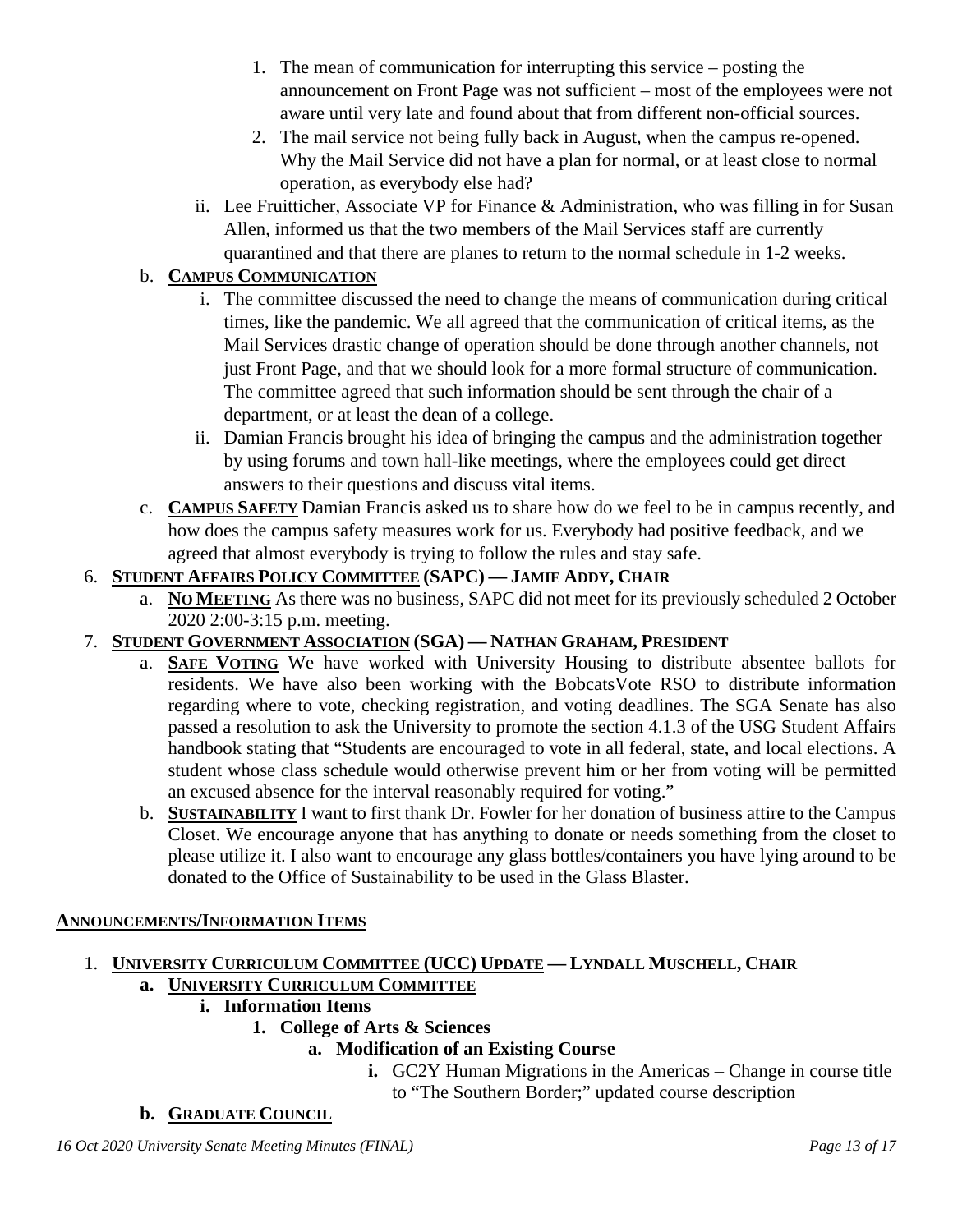#### **i. College of Education (April 10, 2020)**

- **1. Action Items**
	- **a. M.Ed. in Special Education** Add EDEX 6124, Positive Behavioral Interventions and Supports in the Classroom and EDEX 6125, Implementation of Positive Behavioral Interventions and Supports at the Tier III Level to the program of study of the M.Ed. in Special Education. In place of these courses, we request to delete EDEX 6190, Applied Behavior Analysis and EDEX 6193, Advanced Classroom Management from the program of study. **Approved**
	- **b. M.Ed in Library Media and Instructional Technology** Remove EDFS 6224, 6225, and 6226 from the course requirements for the M.Ed. in Instructional Technology and the M.Ed. in Library Media. **Approved**
	- **c. M.Ed. Early Childhood** The Early Childhood Program requests to provide the M.Ed. in Early Childhood Education advanced degree program in a 100% on-line format in addition to the current partially online delivery. **Approved**

## **2. Information Items**

- **a. New Course** 
	- **i.** ENGL 5900
- **b. Modification of an Existing Course**
	- **i.** ENGL 6112

#### **ii. College of Health Sciences (April 27, 2020)**

- **1. Post-MSN Nurse Educator** (Track Changes)
	- **a.** Replacement of NRSG 6115 (3cr) with NRSG 5500 (2cr). The addition of one credit hour (from difference in replacement credit) to NRSG 6121 course which will now have additional clinical hours. **Approved**
	- **b.** New name for NRSG 6121 to be called Simulation and Technology in Nursing Education. NRSG 6121 would be a variable credit hour option for students needing additional clinical hours. **Approved**

#### **iii. College of Arts & Sciences**

- **1. MAT Music Education**
	- **a.** Add MUED 5820 Music for the Exceptional Child (3cr) as a program requirement. **Approved**
- **2.** Replace requirements for MUED 6300 Technology in Music Education (3cr) and EDIT 5202 Technology for Teachers (3cr) with a requirement for one or the other of these courses. **Approved**

## **iv. College of Business (April 10, 2020)**

## **1. Informational Items**

- **a. New Courses**
	- **i.** MMIS 6230 Ecommerce
	- **ii.** MMIS 6240 Agile Project Management
	- **iii.** MMIS 6250 Leadership in IT
	- **iv.** MMIS 6260 Strategic MIS

## **b. Modification of Existing Program**

- **i.** Master of Accountancy (MAcc) Renumber ACCT 6130
	- Taxation of Business Entities to ACCT 5125; Remove ACCT 6310 and ACCT 6360 as course options for the MAcc.
- **c. GENERAL EDUCATION COMMITTEE**

## **i. Action Items**

**1.** ENGL 2150 (revised proposal) New course in Area C2: - **Approved**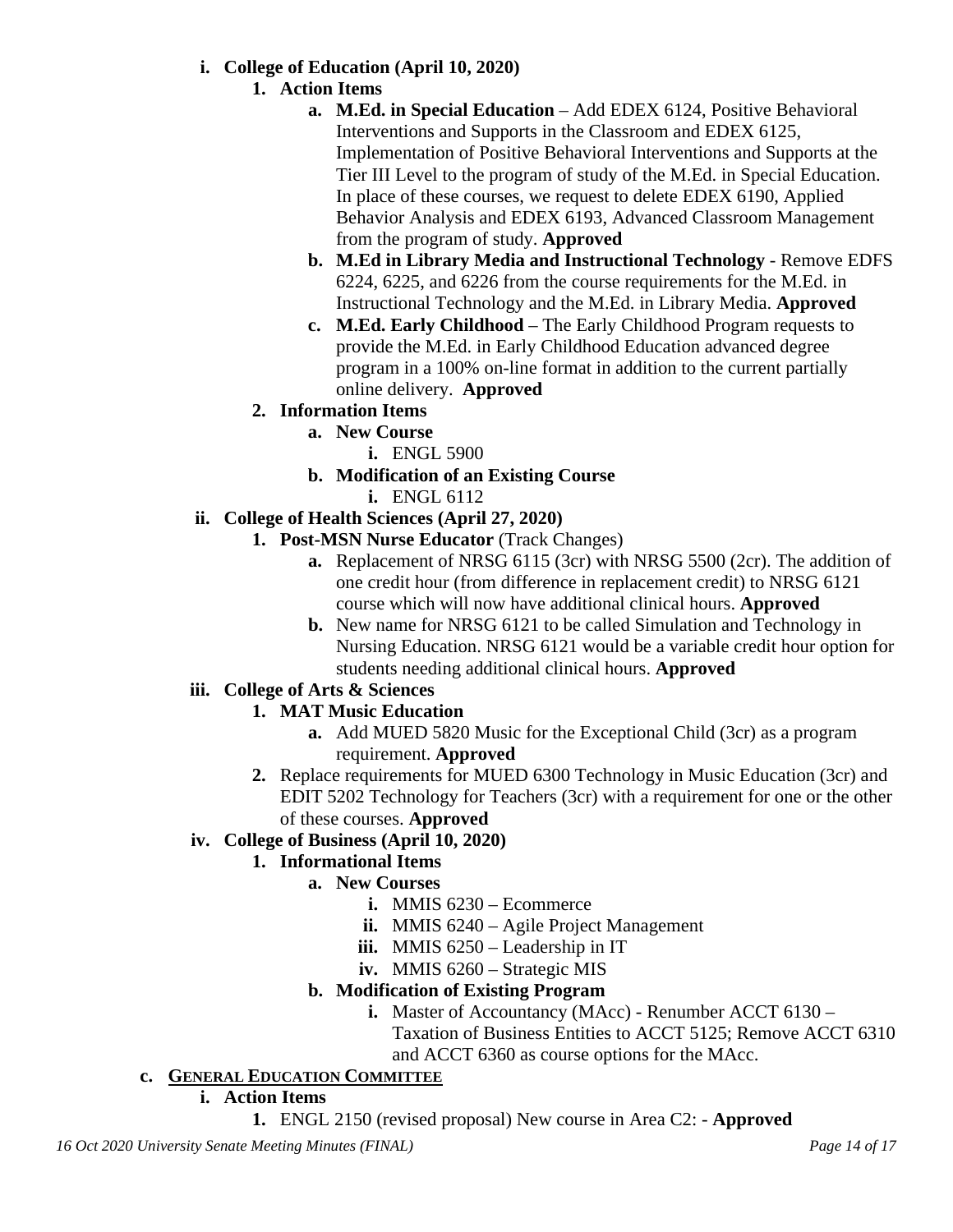- **2.** GC1Y Information in Times of Crisis (revised proposal) **Approved**
- **3.** GC1Y Religion & Technology **Approved**
- **4.** GC1Y Exploring Friendship **Approved**
- **5.** GC1Y Critical Information Literacy **Approved**

#### **NEW BUSINESS**

- 1. **MOTION 2021.APC.002.P STUDENT USE OF COPYRIGHTED MATERIALS: SYLLABUS STATEMENT** On behalf of the committee, John Swinton, APC Chair, presented the motion "Student Use of Copyrighted Materials Syllabus Statement: As a student your ability to post or link to copyrighted material is governed by United States copyright law. The law allows for students to post or link to copyrighted materials within the course environment when the materials are pertinent to course work. Students are expected to adhere to the stipulations of the Georgia College Honor Code, which addresses plagiarism. Violations are subject to disciplinary action. Policy recognizes that exclusive rights of copyright holders are balanced by limitations on those rights under federal copyright law, including the right to make a fair use of copyrighted materials. The absence of a copyright notice or symbol on a work does not denote a lack of copyright. Failure to comply with this policy, including federal copyright laws, may result in restriction or loss of university network access and/or disciplinary action through the Office of Student Life. For questions involving copyright issues, please consult the GC Office of Legal Affairs. Refer to the USG Policy on the Use of Copyrighted Works at [https://www.usg.edu/copyright.](https://www.usg.edu/copyright)"
	- a. **CONTEXTUAL INFORMATION** The history of the Copyright Motion is contained in the 18 Oct 2019 Minutes (USG Fair Use Policy and Copyright Announcement/Information item by Jennifer Townes, Scholarly Communication Librarian), 15 Nov 2019 Minutes (Committee Report by APC), and 24 Apr 2020 Minutes (New Business Motion 1920.APC.003.P Add Copyright Policy to Required Syllabus Statements).
	- b. **DISCUSSION** The **MOTION** was approved by electronic vote with the discussion listed below, two dissenting voices (26 yay, 2 nay), and only elected faculty senators eligible to vote.
		- i. Comment: As a point of order, we did not change the order of the agenda.
		- ii. Comment: The rationale for the required syllabus statement stems from a concern that, because there is more student use of GeorgiaVIEW, students need to know what is the acceptable use of the learning module.
		- iii. Comment: The Honor Code does not discuss copyright, and this syllabus statement will be placed on every syllabus regardless of whether GeorgiaVIEW is being used in the course.
	- 2. **MOTION 2021.APC.001.R RESOLUTION CONDEMNING UNSAFE RETURN TO FACE-TO-FACE INSTRUCTION** On behalf of the committee, John Swinton, APC Chair, presented the motion "Resolution Condemning Unsafe Return to Face-to-Face Instruction Whereas without a safe environment for students, faculty, and staff, no institution can be expected to carry out its academic mission to the fullness of its potential, and Whereas faculty members, in collaboration with their department chairs, have a vested interest in delivering instruction in a modality they deem best, based on their experience, to achieve course outcomes, the University Senate of Georgia College and State University affirms the following: *Resolved*, that the Georgia College University Senate: 1. Condemns the unsafe return to face-to-face teaching forced on faculty and students by the administration of the University and the Board of Regents (BOR) of the University System of Georgia (USG);

2. Asserts that students whose situations do not fit within the limited number of medical conditions outlined by the BOR and the Georgia College administration excusing them from attending classes in person should not be forced to take classes face-to-face when that format causes them excessive fear for their physical or mental health; 3. Asserts that faculty whose situations do not fit within the limited number of medical conditions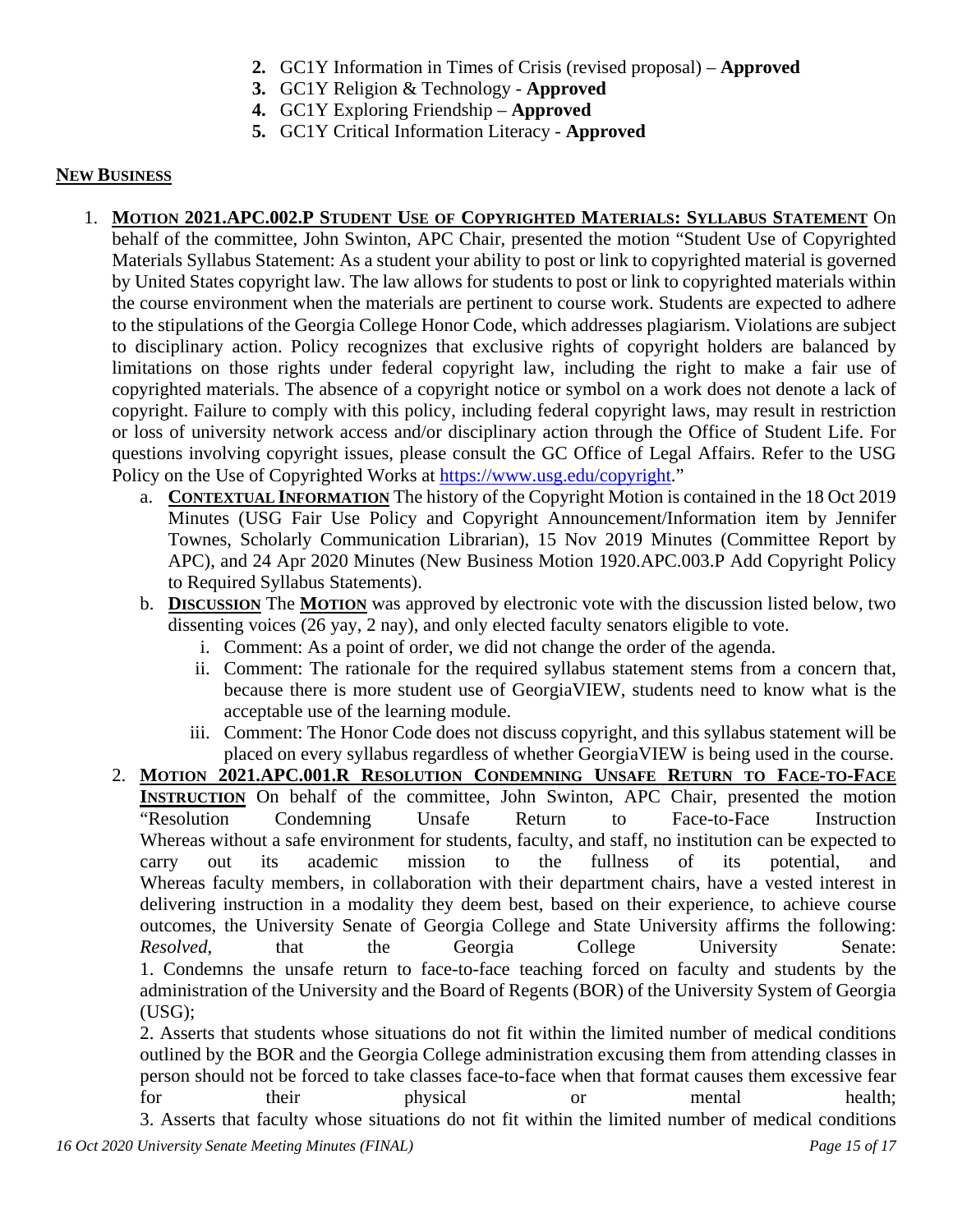outlined by the BOR and the Georgia College administration excusing them from conducting classes in person should not be forced to teach classes face-to-face when that format causes them excessive fear for their physical or mental health, or endangers the health of those who reside with them and are at high risk.

*Resolved*, that the Georgia College University Senate: 1. Finds the actions of the BOR, the USG, and Georgia College administration regarding Fall 2020 have undermined the values of Reason, Respect, and Responsibility in the academic policies they have enforced;

2. Calls on the BOR, the USG, and Georgia College administration to immediately revise policies and allow faculty to deliver instruction in a manner they regard as the most pedagogically sound consistent with the bedrock principle of providing a safe educational environment for students; 3. Calls on the BOR, the USG and Georgia College administration to immediately revise policies and allow students to opt for online instruction if they regard face-to-face classes as unsafe, without any other preconditions."

- a. **DISCUSSION** During the course of the discussion, described below, a **MOTION** *to refer the motion to committee* was made but not seconded. A **MOTION** *to extend debate* by 10 minutes was made, seconded, and approved. A **MOTION** *to call the question* was made and seconded. Due to technological difficulties, the vote had to be conducted by electronic poll after the end of the meeting. The motion to call the question, which requires a two-thirds vote for adoption, was a tie (16 yay, 16 nay, 2 abstain).
	- i. Comment: The BOR resolution regarding in-person teaching only mentions parent and student expectations (see Item 13 of the President's Report, above). Health concerns are not mentioned in either the BOR resolution or the chancellor's report (see Item 16 of the President's Report, above).
	- ii. Question: What was the committee vote for this resolution? Answer: It was unanimous.
	- iii. Question: What is the number of medical conditions that the USG allows for consideration of instructor teaching accommodations? Answer (Chair Swinton): Since it is a list, the number is limited. Answer (Fellow Senator): 23.
	- iv. Comment: The USG wants us to teach face-to-face at all costs.
	- v. Comment: Faculty are only excused from teaching in person for their own medical conditions, not their family members that they live with and care for. There are limitations placed on permitting accommodations based on medical excuses.
	- vi. Comment (Chair Swinton): Voting for this resolution is not an action. It's expressing an opinion that hasn't been stated in anything we've heard today or during the pandemic.
	- vii. Question: Does the number of students outside the classroom change the designation of the class from in-person to hybrid or online? Answer (Provost Spirou): There is no policy. There is a temporary absence from class. Faculty did a phenomenal job moving students through the difficult quarantining and isolating process.
	- viii. Question: Does this resolution condemn both the USG and GC administrations? Answer (Chair Swinton): Yes.
	- ix. Question: Could GC administration have done anything but what the USG told them to do? Answer (Provost Spirou): These are directive from the system. For example, requiring 120 credit hours to graduate is a system directive, as is the core curriculum. Dr. Denley did not ask us to think about face-to-face instruction; he gave a directive to all 26 institutions' provosts. Answer (President Dorman): My job is to align this university with the directions of the chancellor and the Board of Regents; we have done that. We were directed to create the best environment of face-to-face instruction with social distancing, and faculty have done that. I commend Provost Spirou and Registrar Anderson for their thought and planning to be compliant with the given directions. Human Resources did all that they